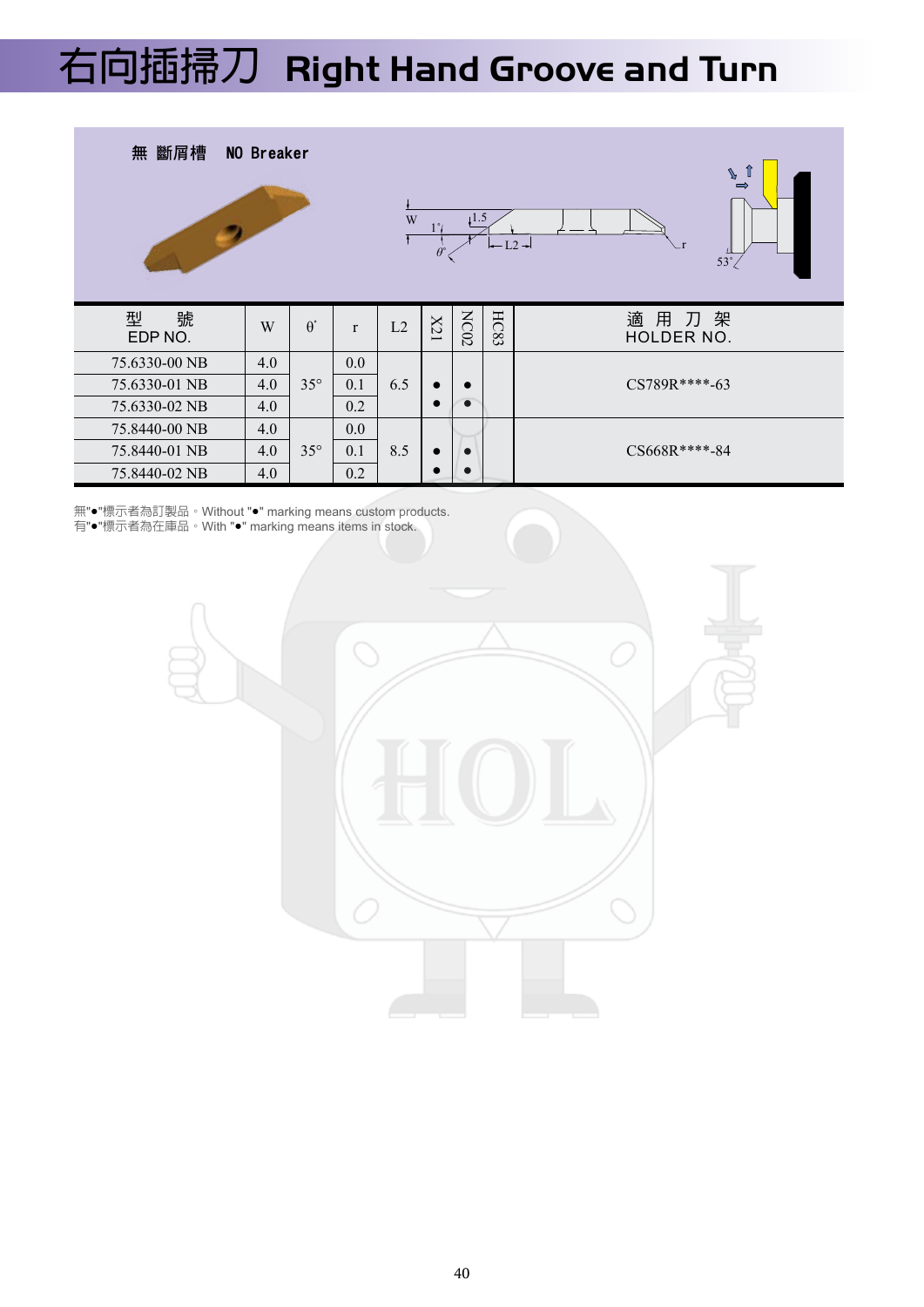## **右向插掃刀 Right Hand Groove and Turn**



| MA 斷屑槽            | <b>MA Breaker</b> |            |              |     |           | W <sub>F</sub> |           | ⇓<br>-L2-          |
|-------------------|-------------------|------------|--------------|-----|-----------|----------------|-----------|--------------------|
| 型<br>號<br>EDP NO. | W                 | $\theta$ ° | $\mathbf{r}$ | L2  | X21       | NC02           | HC83      | 適用刀架<br>HOLDER NO. |
| 77.6310-01 MA     | 1.0               |            | 0.1          | 2.5 |           | $\bullet$      | $\bullet$ |                    |
| 77.6310-02 MA     | 1.0               |            | 0.2          |     |           |                |           |                    |
| 77.6315-01 MA     | 1.5               |            | 0.1          | 3.0 | $\bullet$ | $\bullet$      |           |                    |
| 77.6315-02 MA     | 1.5               |            | 0.2          |     |           |                |           |                    |
| 77.6320-01 MA     | 2.0               |            | 0.1          | 4.0 |           | $\bullet$      |           | CS789R****-63      |
| 77.6320-02 MA     | 2.0               |            | 0.2          |     |           |                |           |                    |
| 77.6325-01 MA     | 2.5               |            | 0.1          |     |           | $\bullet$      | $\bullet$ |                    |
| 77.6325-02 MA     | 2.5               |            | 0.2          | 6.0 |           | $\bullet$      | $\bullet$ |                    |
| 77.6330-01 MA     | 3.0               |            | 0.1          | 8.0 |           |                |           |                    |
| 77.6330-02 MA     | 3.0               |            | 0.2          |     |           |                |           |                    |
| 77.8410-01 MA     | 1.0               |            | 0.1          | 2.5 |           | $\bullet$      |           |                    |
| 77.8410-02 MA     | 1.0               |            | 0.2          |     |           |                |           |                    |
| 77.8415-01 MA     | 1.5               |            | 0.1          | 3.0 |           | $\bullet$      |           |                    |
| 77.8415-02 MA     | 1.5               |            | 0.2          |     |           |                |           |                    |
| 77.8420-01 MA     | 2.0               |            | 0.1          | 4.0 |           |                |           |                    |
| 77.8420-02 MA     | 2.0               |            | 0.2          |     |           | $\bullet$      |           | CS668R****-84      |
| 77.8425-01 MA     | 2.5               |            | 0.1          | 6.0 |           |                |           |                    |
| 77.8425-02 MA     | 2.5               |            | 0.2          |     |           | $\bullet$      |           |                    |
| 77.8430-01 MA     | 3.0               |            | 0.1          | 8.0 |           |                |           |                    |
| 77.8430-02 MA     | 3.0               |            | 0.2          |     |           | $\bullet$      |           |                    |
| 77.8440-01 MA     | 4.0               |            | 0.1          | 8.0 |           |                |           |                    |
| 77.8440-02 MA     | 4.0               |            | 0.2          |     |           | $\bullet$      |           |                    |

無"●"標示者為訂製品。Without "●" marking means custom products.

有"●"標示者為在庫品。With "●" marking means items in stock.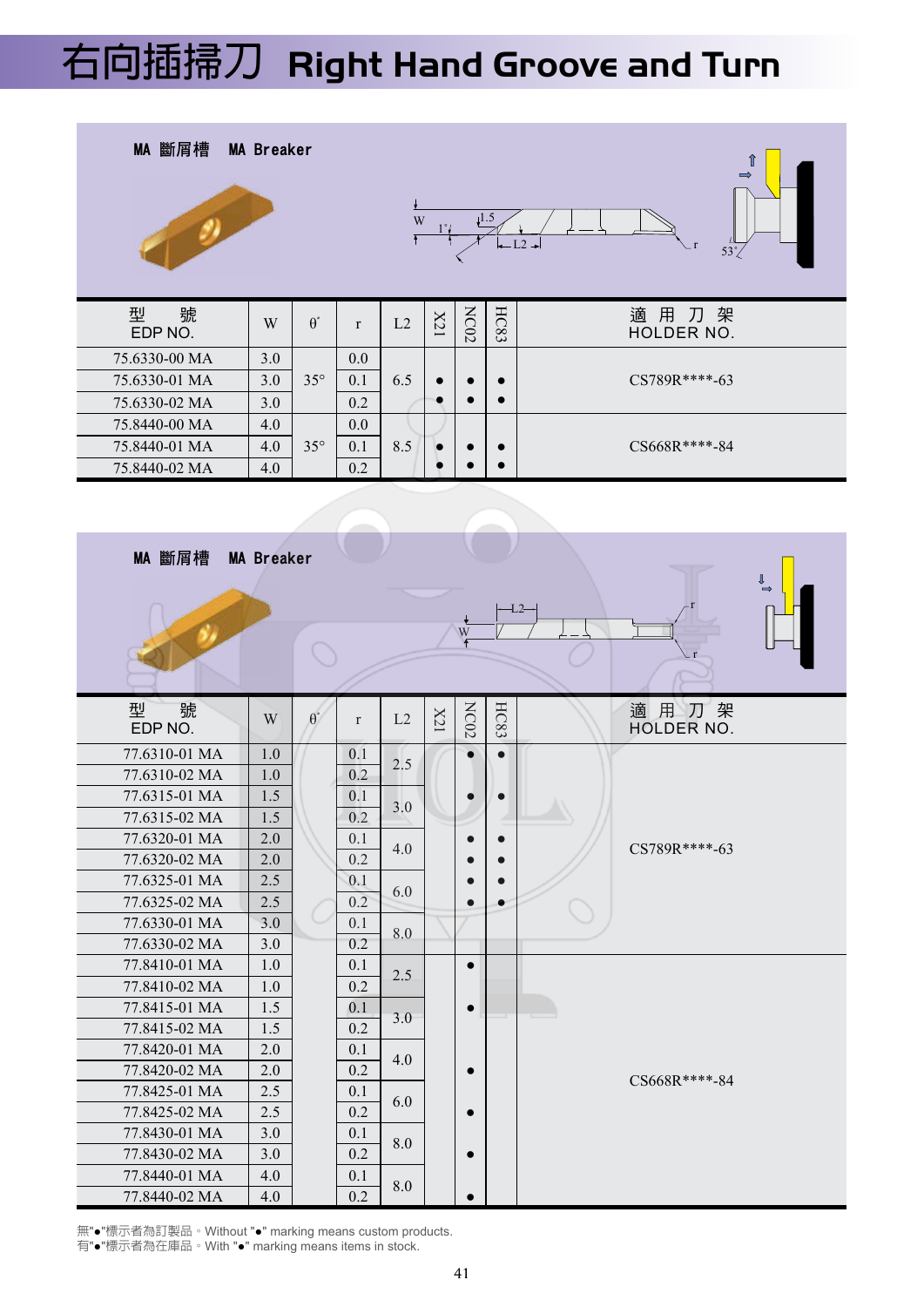## **右向插掃刀 Right Hand Groove and Turn**



42